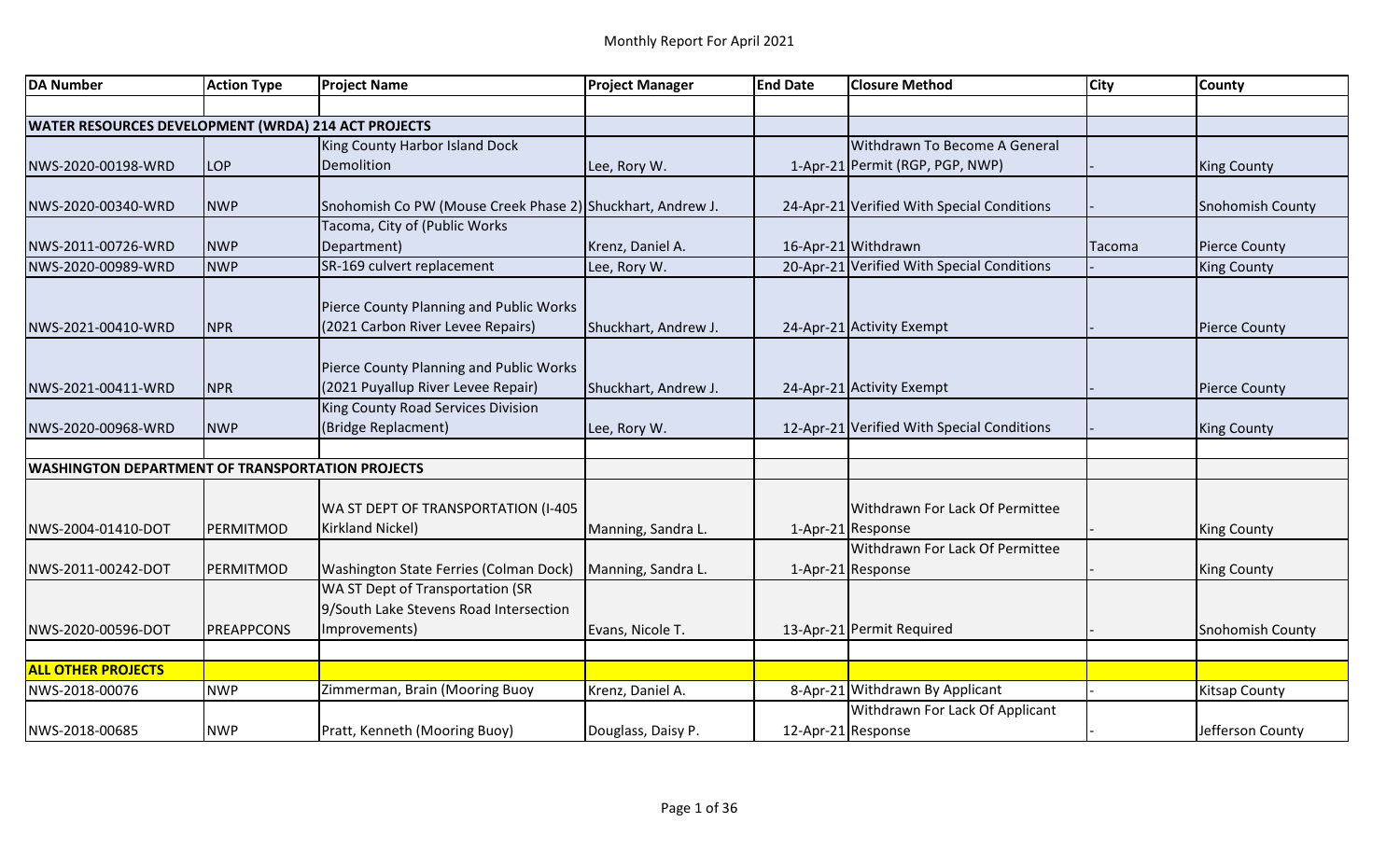| <b>DA Number</b>  | <b>Action Type</b> | <b>Project Name</b>                        | <b>Project Manager</b>     | <b>End Date</b>    | <b>Closure Method</b>                      | <b>City</b>       | <b>County</b>          |
|-------------------|--------------------|--------------------------------------------|----------------------------|--------------------|--------------------------------------------|-------------------|------------------------|
|                   |                    | Level Sky Brightwork Inc (Level Sky        |                            |                    |                                            |                   |                        |
| NWS-2018-00765    | <b>UNAUTHACT</b>   | Brightwork)                                | Anderson, Colleen C.       |                    | 27-Apr-21 No Further Action                |                   |                        |
|                   |                    | Fabiani, Joan (Pier, Ramp, Float, and      |                            |                    |                                            |                   |                        |
| NWS-2019-00797    | <b>RGP</b>         | Buoy)                                      | Endicott, Halie N.         |                    | 22-Apr-21 Verified With Special Conditions | <b>Gig Harbor</b> | <b>Pierce County</b>   |
|                   |                    |                                            |                            |                    |                                            |                   |                        |
|                   |                    | Hartstene Pointe Maint. Assc. (Marina      |                            |                    | Withdrawn For Lack Of Applicant            |                   |                        |
| NWS-2018-00525    | <b>NWP</b>         | Repair/Replacement)                        | Mcdermott, Kristin L.      | 26-Apr-21 Response |                                            |                   | <b>Mason County</b>    |
|                   |                    | Marsh Anderson LLC (Overwater              |                            |                    |                                            |                   |                        |
| NWS-2020-00076    | <b>NWP</b>         | <b>Structure Replacement)</b>              | Endicott, Halie N.         |                    | 23-Apr-21 Verified With Special Conditions |                   | <b>Pierce County</b>   |
|                   |                    | Taylor Shellfish Farms (Samish             |                            |                    | Withdrawn To Become A Letter Of            |                   |                        |
| NWS-2017-00839-AQ | <b>SP</b>          | Management Area 2)                         | Murphy, Allison C.         |                    | 12-Apr-21 Permission (LOP)                 |                   | <b>Skagit County</b>   |
|                   |                    | Costco Wholesale (fill wetlands for a      |                            |                    |                                            |                   |                        |
| NWS-2019-00175    | <b>SP</b>          | warehouse in Lake Stevens)                 | Sanguinetti, Pamela A.     |                    | 30-Apr-21 Issued With Special Conditions   | Lake Stevens      | Snohomish County       |
|                   |                    | Spinnaker Bay Condominium Association      |                            |                    |                                            |                   |                        |
| NWS-2020-00215    | <b>NWP</b>         | (Pile Repair)                              | Stanford, Samantha M.      |                    | 8-Apr-21 Verified With Special Conditions  |                   | <b>King County</b>     |
|                   |                    | City of Anacortes (Shoreline               |                            |                    |                                            |                   |                        |
| NWS-2020-00268    | <b>NWP</b>         | Enhancement)                               | CASPER, JENNIFER P.        |                    | 14-Apr-21 Verified With Special Conditions |                   | <b>Skagit County</b>   |
|                   |                    | Johnson, Leon J & Wendy M (Dock            |                            |                    | Withdrawn For Lack Of Applicant            |                   |                        |
| NWS-2020-00313    | LOP                | Construction)                              | JORDAN, DALE J.            |                    | 5-Apr-21 Response                          |                   | Pend Oreille County    |
|                   |                    | BlackShieldOysterCo(McDonald Cove          |                            |                    | Withdrawn To Become A Letter Of            |                   |                        |
| NWS-2019-00684-AQ | <b>SP</b>          | Harvest)                                   | Fullam, Meghan E.          |                    | 28-Apr-21 Permission (LOP)                 |                   | Jefferson County       |
|                   |                    | Bradeen, Tim & Carol (Overwater            |                            |                    | Withdrawn For Lack Of Applicant            |                   |                        |
| NWS-2020-00414    | LOP                | <b>Structure Replacement)</b>              | JORDAN, DALE J.            |                    | 5-Apr-21 Response                          |                   | Pend Oreille County    |
| NWS-2020-00473    | <b>NWP</b>         | Rosauer, Matt (Pile Repair)                | Werdick, Kelly M.          |                    | 20-Apr-21 Verified With Special Conditions |                   | <b>King County</b>     |
|                   |                    | Thurston County PW-Spurgeon Creek Fish     |                            |                    |                                            |                   |                        |
| NWS-2020-00452    | <b>NWP</b>         | Passage Enhancement                        | <b>CLINTON, BRANDON C.</b> |                    | 28-Apr-21 Verified With Special Conditions |                   | <b>Thurston County</b> |
|                   |                    | Thurston County Public Works(Baker         |                            |                    |                                            |                   |                        |
| NWS-2020-00612    | <b>NWP</b>         | Creek No 63006)                            | <b>CLINTON, BRANDON C.</b> |                    | 13-Apr-21 Verified With Special Conditions |                   | <b>Thurston County</b> |
|                   |                    | Cascadia Conservation District-Little      |                            |                    |                                            |                   |                        |
|                   |                    | <b>Chumstick Creek (Beaver Dam Analogs</b> |                            |                    |                                            |                   |                        |
| NWS-2020-00654    | <b>NWP</b>         | (RM 1.4)                                   | JORDAN, DALE J.            |                    | 2-Apr-21 Withdrawn                         |                   | <b>Chelan County</b>   |
| NWS-2020-00745-AQ | <b>SP</b>          | Northern Oyster Company, Inc               | Romero, Mary R.            |                    | 21-Apr-21 Withdrawn By Applicant           |                   | <b>Pacific County</b>  |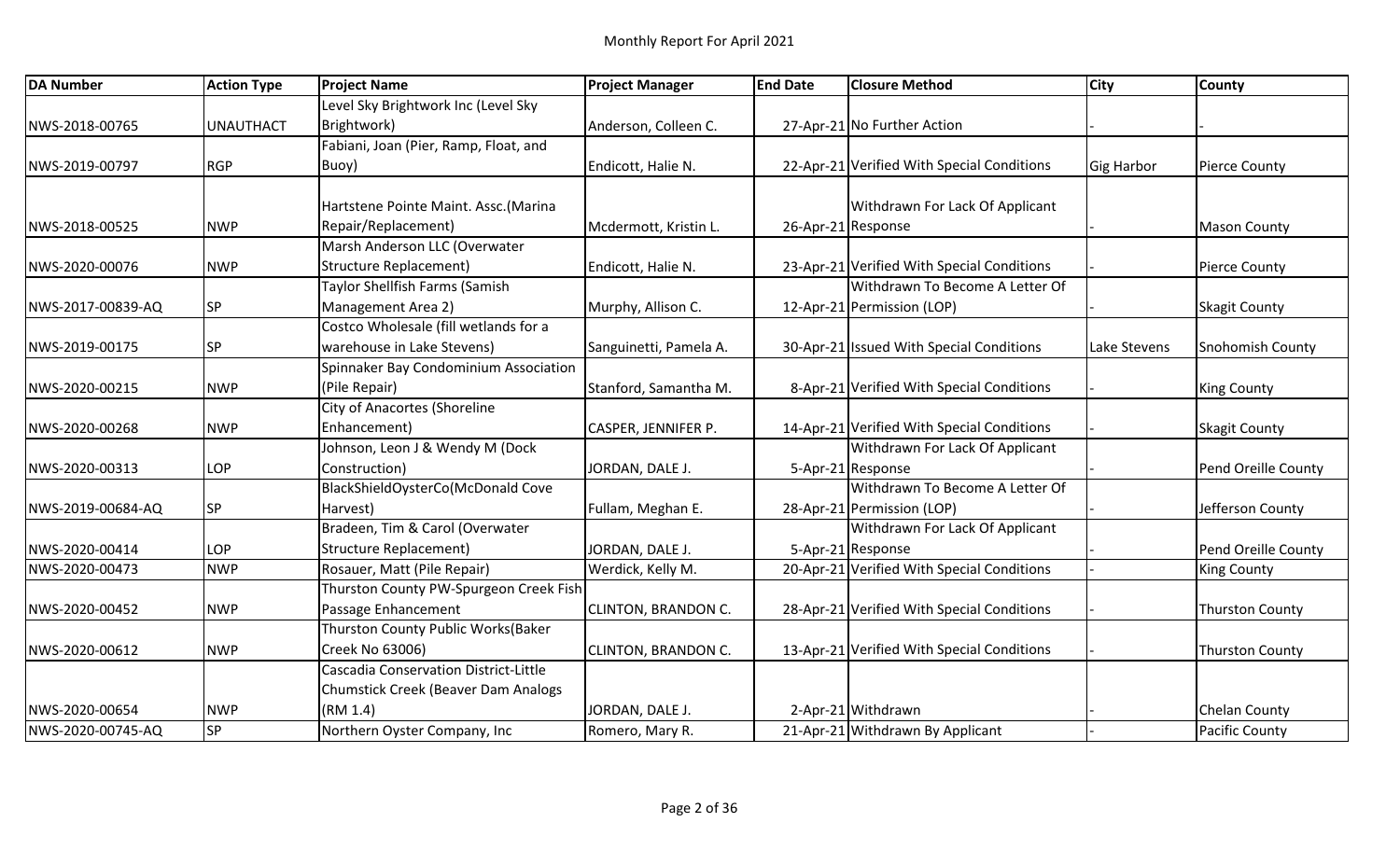| <b>DA Number</b>  | <b>Action Type</b> | <b>Project Name</b>                          | <b>Project Manager</b> | <b>End Date</b> | <b>Closure Method</b>                      | <b>City</b> | <b>County</b>              |
|-------------------|--------------------|----------------------------------------------|------------------------|-----------------|--------------------------------------------|-------------|----------------------------|
|                   |                    |                                              |                        |                 |                                            |             |                            |
|                   |                    | Washington State Ferries (Tahlequah          |                        |                 |                                            |             |                            |
| NWS-2020-00699    | <b>NWP</b>         | Ferry Terminal Soft Shore Armoring)          | LANG, JENNIFER W.      |                 | 22-Apr-21 Verified With Special Conditions |             | King County                |
|                   |                    |                                              |                        |                 | Withdrawn For Lack Of Applicant            |             |                            |
| NWS-2020-00756    | <b>NWP</b>         | Taylor James (River Bank Stabilization)      | JORDAN, DALE J.        |                 | 2-Apr-21 Response                          |             | Pend Oreille County        |
|                   |                    |                                              |                        |                 | Withdrawn For Lack Of Applicant            |             |                            |
| NWS-2020-00797    | LOP                | Lamotte, Keith (Float and Ramp)              | JORDAN, DALE J.        |                 | 2-Apr-21 Response                          |             | Pend Oreille County        |
|                   |                    | Redmond City of (Smith Woods Stream          |                        |                 |                                            |             |                            |
| NWS-2020-00544    | <b>NWP</b>         | Rehabilitation)                              | Anderson, Colleen C.   |                 | 12-Apr-21 Verified With Special Conditions |             | <b>King County</b>         |
| NWS-2020-00877    | <b>NWP</b>         | Weyerhaeuser Co. (Piles)                     | Guy, Danette L.        |                 | 26-Apr-21 Verified With Special Conditions |             | Cowlitz County             |
| NWS-2020-00793    | LOP                | Perotto Gregory (Boat Lift)                  | Stanford, Samantha M.  |                 | 23-Apr-21 Issued With Special Conditions   |             | <b>King County</b>         |
| NWS-2020-00588-AQ | LOP                | Chelsea Farms Eld Inlet                      | Fullam, Meghan E.      |                 | 28-Apr-21 Issued With Special Conditions   |             | <b>Thurston County</b>     |
|                   |                    | Everett, City of (Rotary Park Boat Ramp      |                        |                 |                                            |             |                            |
| NWS-2020-00847    | <b>NWP</b>         | Float Replacement)                           | Werdick, Kelly M.      |                 | 2-Apr-21 Verified With Special Conditions  |             | <b>Snohomish County</b>    |
|                   |                    | Skokomish Tribe (Dabob Lease) -              |                        |                 |                                            |             |                            |
| NWS-2020-00981-AQ | <b>SP</b>          | duplicate see 2020-1012                      | Brown, Kirsten L.      |                 | 15-Apr-21 Withdrawn By Applicant           |             | Jefferson County           |
|                   |                    |                                              |                        |                 |                                            |             |                            |
|                   |                    | Arcadia Point Seafood (Viney-Casady-79       |                        |                 |                                            |             |                            |
| NWS-2016-00729-AQ | LOP                | Intertidal Shellfish Farm)                   | Jacek, Christine M.    |                 | 26-Apr-21 Issued With Special Conditions   |             | <b>Mason County</b>        |
| NWS-2009-00259-AQ | <b>LOP</b>         | Arcadia Point Seafood                        | Gall, Marion P.        |                 | 7-Apr-21 Issued With Special Conditions    |             | <b>Thurston County</b>     |
|                   |                    | Quinault Nation Enterprise (Net pens in      |                        |                 |                                            |             |                            |
| NWS-2020-00609    | LOP                | <b>Westhaven Cove Marina)</b>                | Carnes, Evan G.        |                 | 26-Apr-21 Issued With Special Conditions   |             | <b>Grays Harbor County</b> |
|                   |                    |                                              |                        |                 |                                            |             |                            |
| NWS-2020-01107-AQ | <b>SP</b>          | Calm Cove Shellfish (Mann)                   | Bennett, Matthew J.    |                 | 29-Apr-21 Withdrawn For Enforcement Action |             | <b>Mason County</b>        |
| NWS-2020-00590-AQ | LOP                | Chelsea Farms Eld Inlet 3                    | Gall, Marion P.        |                 | 13-Apr-21 Issued With Special Conditions   |             | <b>Thurston County</b>     |
|                   |                    |                                              |                        |                 |                                            |             |                            |
|                   |                    | Bellingham, City of, Public Works, Natural   |                        |                 |                                            |             |                            |
|                   |                    | Resources (West Cemetery Creek Water         |                        |                 |                                            |             |                            |
| NWS-2020-01069    | <b>NWP</b>         | <b>Quality Improvements)</b>                 | Perry, Randel J.       |                 | 9-Apr-21 Verified With Special Conditions  |             | <b>Whatcom County</b>      |
|                   |                    | Phillips, Robin and Ken (Pier, Boat Lift and |                        |                 |                                            |             |                            |
| NWS-2020-01053    | LOP                | WCL)                                         | Douglass, Daisy P.     |                 | 13-Apr-21 Issued With Special Conditions   |             | <b>King County</b>         |
|                   |                    | Seattle Shellfish LLC (Intertidal Farms-     |                        |                 | Withdrawn To Become A Letter Of            |             |                            |
| NWS-2009-00648-AQ | <b>SP</b>          | Dray)                                        | Cummings, Brielle K.   |                 | 13-Apr-21 Permission (LOP)                 |             | Thurston County            |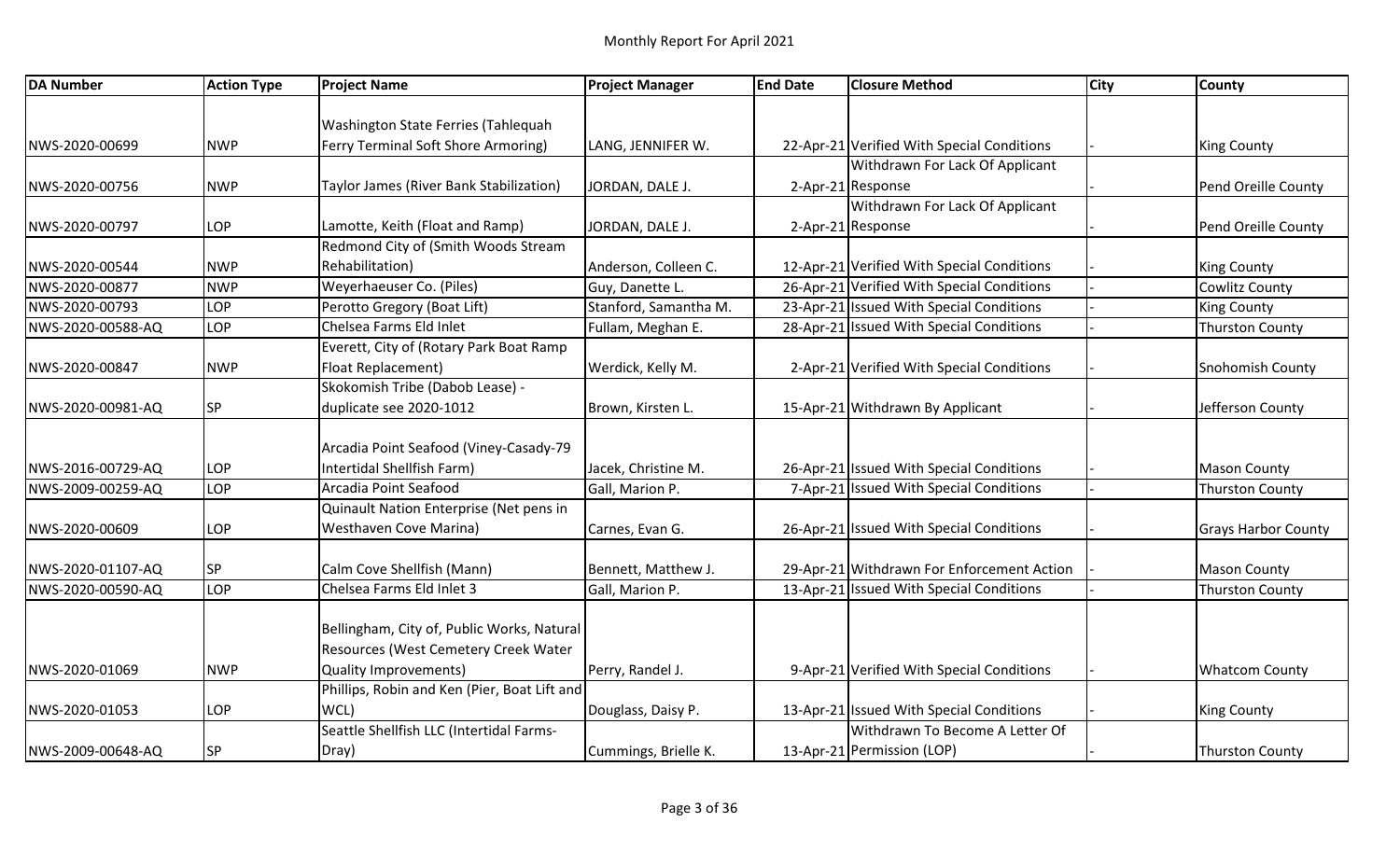| <b>DA Number</b>  | <b>Action Type</b> | <b>Project Name</b>                                                           | <b>Project Manager</b> | <b>End Date</b> | <b>Closure Method</b>                                  | <b>City</b> | <b>County</b>           |
|-------------------|--------------------|-------------------------------------------------------------------------------|------------------------|-----------------|--------------------------------------------------------|-------------|-------------------------|
|                   |                    |                                                                               |                        |                 | Withdrawn To Become A Letter Of                        |             |                         |
| NWS-2007-01152-AQ | <b>SP</b>          | Deep Blue Seafood (Aquaculture)                                               | Fullam, Meghan E.      |                 | 2-Apr-21 Permission (LOP)                              | Port Ludlow | Jefferson County        |
|                   |                    | Schreiber Shellfish Inc. (Parcel #32023-23-                                   |                        |                 | Withdrawn To Become A Letter Of                        |             |                         |
| NWS-2007-01323-AQ | <b>SP</b>          | 90000)                                                                        | Murphy, Allison C.     |                 | 30-Apr-21 Permission (LOP)                             |             | <b>Mason County</b>     |
| NWS-2007-01201-AQ | SP                 | Taylor Shellfish (Samish Bay)                                                 | Murphy, Allison C.     |                 | 30-Apr-21 Withdrawn By Applicant                       |             | <b>Skagit County</b>    |
| NWS-2020-01213    | LOP                | Shanahan Pat (Pier Repair)                                                    | Anderson, Colleen C.   |                 | 26-Apr-21 Issued With Special Conditions               |             | <b>King County</b>      |
| NWS-2020-01213    | <b>NWP</b>         | Shanahan Pat (Pier Repair)                                                    | Anderson, Colleen C.   |                 | 26-Apr-21 Verified With Special Conditions             |             | <b>King County</b>      |
| NWS-2011-00234-AQ | LOP                | Allen Shellfish LLC (HC Snail LLC Lease)                                      | Jacek, Christine M.    |                 | 22-Apr-21 Issued With Special Conditions               |             | <b>Mason County</b>     |
| NWS-2020-01228    | <b>NWP</b>         | San Poil Boat Ramp                                                            | JORDAN, DALE J.        |                 | 4-Apr-21 Withdrawn By Applicant                        |             |                         |
| NWS-2007-00103    | <b>SP</b>          | <b>Whatcom County Public Works</b>                                            | Perry, Randel J.       |                 | 12-Apr-21 Withdrawn By Applicant                       | Nooksack    | <b>Whatcom County</b>   |
| NWS-2021-00024    | <b>NWP</b>         | Lyford, Charlie (Pile Repairs)                                                | Anderson, Colleen C.   |                 | 5-Apr-21 Verified With Special Conditions              |             | <b>King County</b>      |
| NWS-2021-00028    | LOP                | <b>Barlow Living Trust (Pier Extension)</b>                                   | <b>ROGERS, KELSEY</b>  |                 | 15-Apr-21 Issued With Special Conditions               |             | <b>King County</b>      |
|                   |                    | J.J. Brenner Oyster Company (Eld Inlet                                        |                        |                 | Withdrawn To Become A Letter Of                        |             |                         |
| NWS-2020-01233-AQ | <b>SP</b>          | North)                                                                        | Cummings, Brielle K.   |                 | 20-Apr-21 Permission (LOP)                             |             | <b>Thurston County</b>  |
|                   |                    | Lower Elwha Klallam Tribe (Ediz Hook                                          |                        |                 |                                                        |             |                         |
| NWS-2020-01212    | <b>NWP</b>         | Sandspit Restoration Phase 4)                                                 | Sanguinetti, Pamela A. |                 | 7-Apr-21 Verified With Special Conditions              |             | <b>Clallam County</b>   |
| NWS-2021-00026    | LOP                | Groff, Phyllis (Float Installation)                                           | JORDAN, DALE J.        |                 | Withdrawn For Lack Of Applicant<br>2-Apr-21 Response   |             | Pend Oreille County     |
|                   |                    | Lower Elwha Klallam Tribe (Elwha River<br>Ranney Reach Floodplain Restoration |                        |                 |                                                        |             |                         |
| NWS-2021-00033    | <b>NWP</b>         | Project)                                                                      | Sanguinetti, Pamela A. |                 | 7-Apr-21 Verified With Special Conditions              |             | <b>Clallam County</b>   |
| NWS-2020-01223    | <b>NWP</b>         | <b>BNSF Railway Company (Geotechnical</b><br>Boring)                          | Lee, Rory W.           |                 | 23-Apr-21 Verified Without Special Conditions          |             | Skagit County           |
| NWS-2020-01201    | <b>NWP</b>         | Anacortes, Port of (Sediment Sampling)                                        | Guy, Danette L.        |                 | 22-Apr-21 Verified Without Special Conditions          |             | Skagit County           |
| NWS-2020-01155    | <b>NWP</b>         | Smith, Ronald (Bulkhead Repair)                                               | Guy, Danette L.        |                 | Withdrawn Due To No Permit<br>15-Apr-21 Required (NPR) |             | <b>Skagit County</b>    |
|                   |                    | <b>Groundhog Land Development Company</b>                                     |                        |                 |                                                        |             |                         |
| NWS-2020-01206    | <b>NWP</b>         | LLC                                                                           | Nadjkovic, Amanda N.   |                 | 14-Apr-21 Withdrawn                                    |             | <b>Snohomish County</b> |
| NWS-2007-01190-AQ | LOP                | Kamilche Sea Farms                                                            | Sherman, Benjamin C.   |                 | 30-Apr-21 Issued With Special Conditions               |             | Mason County            |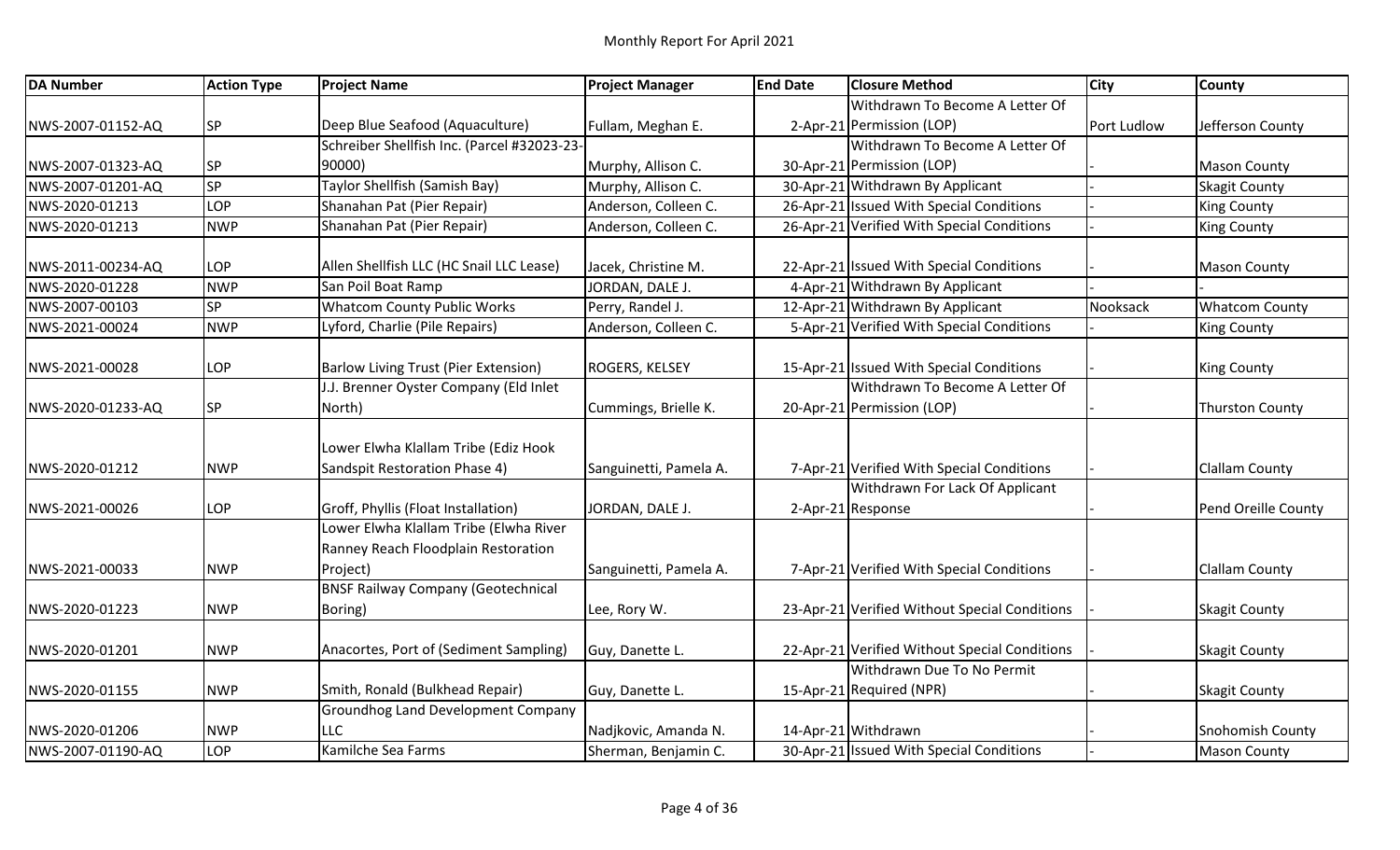| <b>DA Number</b>  | <b>Action Type</b> | <b>Project Name</b>                                      | <b>Project Manager</b>  | <b>End Date</b> | <b>Closure Method</b>                         | <b>City</b> | <b>County</b>              |
|-------------------|--------------------|----------------------------------------------------------|-------------------------|-----------------|-----------------------------------------------|-------------|----------------------------|
| NWS-2021-00055    | <b>NWP</b>         | Kolpa, Ben (Pier Repair)                                 | ROGERS, KELSEY          |                 | 20-Apr-21 Verified With Special Conditions    |             | <b>King County</b>         |
|                   |                    |                                                          |                         |                 |                                               |             |                            |
| NWS-2021-00064    | <b>NWP</b>         | Glover, Karen (Bulkhead Repair)                          | Anderson, Colleen C.    |                 | 28-Apr-21 Verified Without Special Conditions |             | <b>King County</b>         |
|                   |                    |                                                          |                         |                 |                                               |             |                            |
| NWS-2021-00081    | <b>UNAUTHACT</b>   | Friedman, Andrew & Peterson, Don                         | Stanford, Samantha M.   |                 | 9-Apr-21 No Permit Required                   |             | <b>King County</b>         |
|                   |                    | WA ST Dept of Fish and Wildlife (Deer                    |                         |                 |                                               |             |                            |
| NWS-2021-00084    | <b>NWP</b>         | Lake Access)                                             | Gregory, Jerald J.      |                 | 23-Apr-21 Withdrawn By Applicant              |             | <b>Island County</b>       |
|                   |                    |                                                          |                         |                 | Withdrawn To Become A Letter Of               |             |                            |
| NWS-2008-00517-AQ | <b>SP</b>          | J.J. Brenner Oyster Company                              | Long, Timothy M.        |                 | 13-Apr-21 Permission (LOP)                    |             | <b>Thurston County</b>     |
|                   |                    |                                                          |                         |                 | Withdrawn To Become A Letter Of               |             |                            |
| NWS-2009-00655-AQ | <b>SP</b>          | J.J. Brenner Oyster Company                              | Long, Timothy M.        |                 | 13-Apr-21 Permission (LOP)                    |             | <b>Thurston County</b>     |
|                   |                    | J.J. Brenner Oyster Company (Eld Inlet                   |                         |                 | Withdrawn To Become A Letter Of               |             |                            |
| NWS-2009-00656-AQ | <b>SP</b>          | South)                                                   | Cummings, Brielle K.    |                 | 7-Apr-21 Permission (LOP)                     |             | <b>Thurston County</b>     |
| NWS-2007-01140-AQ | LOP                | Lone Tree Oyster Co.                                     | Karvounis, Christian G. |                 | 6-Apr-21 Issued With Special Conditions       |             | <b>Grays Harbor County</b> |
| NWS-2019-00626-AQ | LOP                | Henderson, Kenneth                                       | Miller, Jessica D.      |                 | 30-Apr-21 Issued With Special Conditions      | Shelton     | <b>Mason County</b>        |
|                   |                    |                                                          |                         |                 | Withdrawn To Become A Letter Of               |             |                            |
| NWS-2021-00073-AQ | <b>SP</b>          | Calm Cove Shellfish (Kapa)                               | Bennett, Matthew J.     |                 | 30-Apr-21 Permission (LOP)                    |             | Mason County               |
|                   |                    |                                                          |                         |                 |                                               |             |                            |
| NWS-2020-01183-AQ | LOP                | Elkhorn Oyster LLC (B100 Oyster Beds)                    | Karvounis, Christian G. |                 | 15-Apr-21 Issued With Special Conditions      |             | <b>Pacific County</b>      |
|                   |                    |                                                          |                         |                 |                                               |             |                            |
|                   |                    | Swinomish Indian Tribal Community                        |                         |                 |                                               |             |                            |
| NWS-2021-00115    | <b>NWP</b>         | (Lone Tree Creek Restoration)                            | Perry, Randel J.        |                 | 8-Apr-21 Verified With Special Conditions     |             | Skagit County              |
| NWS-2020-01171-AQ | LOP                | Elkhorn Oyster LLC (B307 Oyster Beds)                    | Gall, Marion P.         |                 | 16-Apr-21 Issued With Special Conditions      |             | <b>Pacific County</b>      |
|                   |                    | Mazeika, Gandis (Pile Repair and Float                   |                         |                 |                                               |             |                            |
| NWS-2021-00116    | <b>NWP</b>         | Reconstruction)                                          | Anderson, Colleen C.    |                 | 23-Apr-21 Verified With Special Conditions    |             | <b>King County</b>         |
| NWS-2021-00131    | <b>PREAPPCONS</b>  | Cluen, George (AJD)                                      | Carsner, James H.       |                 | 12-Apr-21 Permit Requirement Unknown          |             | <b>Clark County</b>        |
| NWS-2021-00148-JD | <b>PREAPPCONS</b>  | Summit Strategic Weapon LLC                              | Carsner, James H.       |                 | 2-Apr-21 No Permit Required                   |             | <b>Clark County</b>        |
|                   |                    |                                                          |                         |                 |                                               |             |                            |
| NWS-2010-01102-AQ | LOP                | Joe Leonard Oyster Co. (Gary Mazzoncini) Gall, Marion P. |                         |                 | 16-Apr-21 Issued With Special Conditions      |             | <b>Mason County</b>        |
|                   |                    |                                                          |                         |                 | Activity does NOT occur in WOTUS              |             |                            |
| NWS-2021-00171    | <b>NPR</b>         | <b>BNSF Railway (JD Only)</b>                            | Moore, David J.         |                 | 22-Apr-21 (Requires AJD)                      |             | <b>Franklin County</b>     |
| NWS-2021-00175-AQ | LOP                | Joe Leonard Oyster Co.                                   | Gall, Marion P.         |                 | 2-Apr-21 Issued With Special Conditions       |             | Mason County               |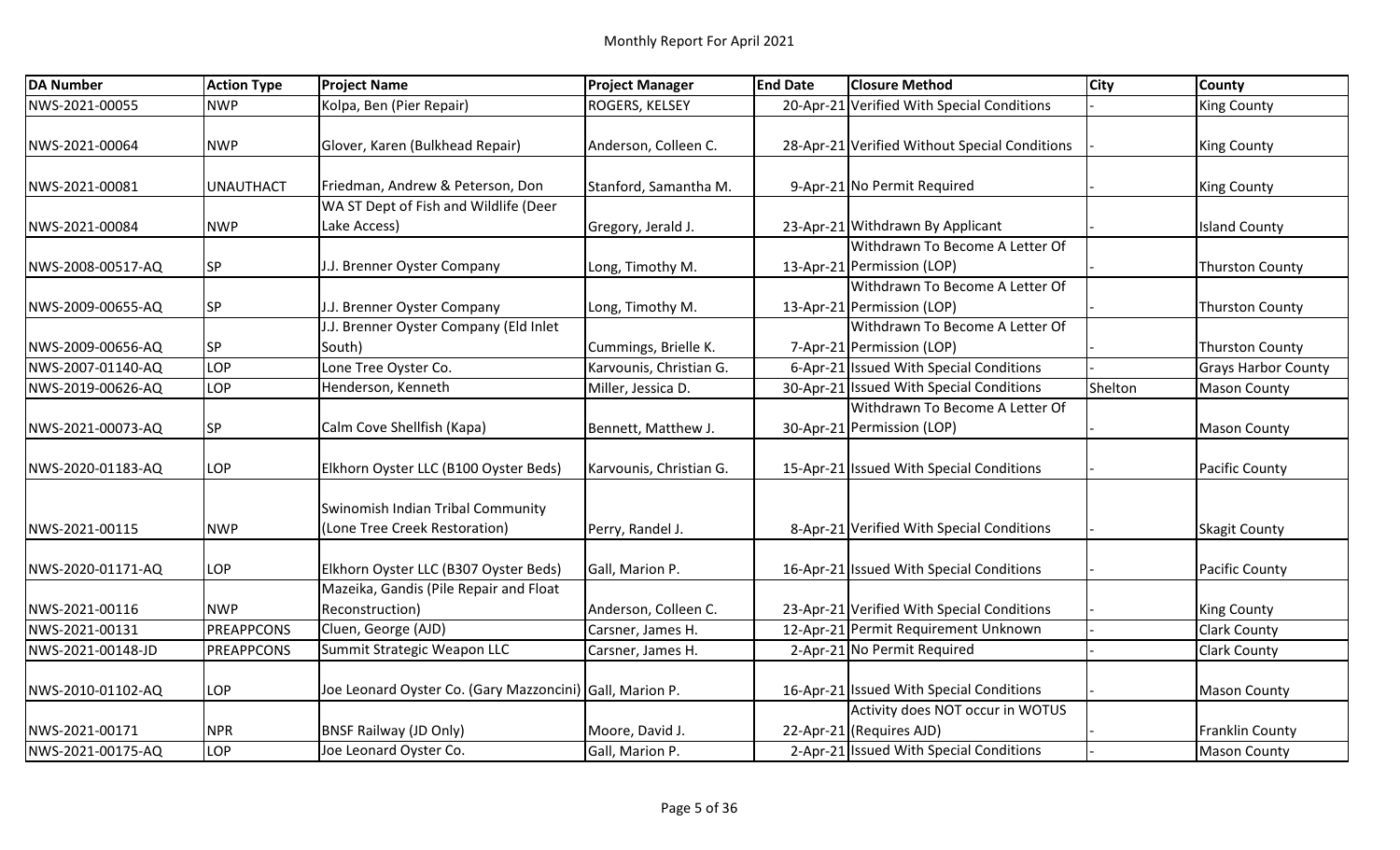| <b>DA Number</b>   | <b>Action Type</b> | <b>Project Name</b>                         | <b>Project Manager</b> | <b>End Date</b> | <b>Closure Method</b>                         | <b>City</b> | <b>County</b>          |
|--------------------|--------------------|---------------------------------------------|------------------------|-----------------|-----------------------------------------------|-------------|------------------------|
|                    |                    | Hama Hama Company (Wet Storage              |                        |                 |                                               |             |                        |
| NWS-2018-00033     | <b>NWP</b>         | Intake)                                     | Evans, Nicole T.       |                 | 26-Apr-21 Verified With Special Conditions    |             | <b>Mason County</b>    |
|                    |                    |                                             |                        |                 |                                               |             |                        |
|                    |                    | Taylor Shellfish (Oakland Bay, Maple        |                        |                 | Withdrawn To Become A Letter Of               |             |                        |
| NWS-2009-00727-AQ  | <b>SP</b>          | Beach (clam and oyster on bottom)           | Murphy, Allison C.     |                 | 9-Apr-21 Permission (LOP)                     |             | <b>Mason County</b>    |
|                    |                    |                                             |                        |                 | Withdrawn To Become A Letter Of               |             |                        |
| NWS-2007-01408-AQ  | <b>SP</b>          | Taylor Shellfish (Sunrise Eld Inlet)        | Garner, Brody G.       |                 | 9-Apr-21 Permission (LOP)                     |             | <b>Thurston County</b> |
| NWS-2021-00159     | <b>NWP</b>         | Tripen Joint-Use Pier Lots 1&4              | Churchill, Jenae N.    |                 | 9-Apr-21 Verified With Special Conditions     |             | <b>Chelan County</b>   |
| NWS-2021-00158     | <b>NWP</b>         | Tripen Joint-Use Pier Lots 5&8              | Churchill, Jenae N.    |                 | 9-Apr-21 Verified With Special Conditions     |             | <b>Chelan County</b>   |
| NWS-2021-00157     | <b>NWP</b>         | Tripen Joint-Use Pier Lots 9&10             | Churchill, Jenae N.    |                 | 9-Apr-21 Verified With Special Conditions     |             | Chelan County          |
| NWS-2021-00156     | <b>NWP</b>         | Tripen Joint-Use Pier Lots 11&12            | Churchill, Jenae N.    |                 | 5-Apr-21 Verified With Special Conditions     |             | <b>Chelan County</b>   |
| NWS-2021-00155     | <b>NWP</b>         | Tripen Joint-Use Pier Lots 6&7              | Churchill, Jenae N.    |                 | 9-Apr-21 Verified With Special Conditions     |             | Chelan County          |
| NWS-2021-00153     | <b>NWP</b>         | Tripen Joint-Use Pier Lots 2&3              | Churchill, Jenae N.    |                 | 9-Apr-21 Verified With Special Conditions     |             | <b>Chelan County</b>   |
|                    |                    | BP Cherry Point Refinery (Fire System       |                        |                 |                                               |             |                        |
| NWS-2021-00206     | <b>NWP</b>         | Replacement)                                | Perry, Randel J.       |                 | 6-Apr-21 Verified With Special Conditions     |             | <b>Whatcom County</b>  |
|                    |                    |                                             |                        |                 | Withdrawn To Become A Letter Of               |             |                        |
| NWS-2021-00237     | <b>NWP</b>         | Tegenfeldt, Paul (Buoy)                     | <b>ROGERS, KELSEY</b>  |                 | 20-Apr-21 Permission (LOP)                    |             | <b>King County</b>     |
| NWS-2021-00240     | <b>NWP</b>         | Slosberg, Edward (Pier Repair)              | Anderson, Colleen C.   |                 | 27-Apr-21 Verified With Special Conditions    |             | <b>King County</b>     |
|                    |                    |                                             |                        |                 | Activity does NOT occur in WOTUS              |             |                        |
| NWS-2021-00189-AJD | <b>NPR</b>         | OER WA Solar 1, LLC                         | Moore, David J.        |                 | 20-Apr-21 (Requires AJD)                      |             | Yakima County          |
| NWS-2021-00233     | <b>NWP</b>         | Schocken, Judy (pier)                       | <b>ROGERS, KELSEY</b>  |                 | 21-Apr-21 Verified With Special Conditions    |             | <b>King County</b>     |
|                    |                    | Columbia County Flood Control Zone          |                        |                 |                                               |             |                        |
|                    |                    | District (Touchet River Sediment            |                        |                 |                                               |             |                        |
| NWS-2020-01033     | <b>NWP</b>         | Removal)                                    | Moore, David J.        |                 | 5-Apr-21 Verified With Special Conditions     |             | Columbia County        |
|                    |                    | Terrell & Associates, LLC, Et. Al. (Land    |                        |                 |                                               |             |                        |
|                    |                    | Development Green Mountain PRD              |                        |                 |                                               |             |                        |
| NWS-2021-00249     | <b>NWP</b>         | Urban Village)                              | Carsner, James H.      |                 | 27-Apr-21 Verified Without Special Conditions |             | <b>Clark County</b>    |
| NWS-2021-00263     | <b>INWP</b>        | 6675, LLC (Boat Lift)                       | Anderson, Colleen C.   |                 | 28-Apr-21 Verified With Special Conditions    |             | <b>King County</b>     |
| NWS-2021-00279     | <b>UNAUTHACT</b>   | Woodward                                    | Sanguinetti, Pamela A. |                 | 5-Apr-21 No Further Action                    | Sequim      | <b>Clallam County</b>  |
|                    |                    | Bowser, Glen & Patricia (Pier, Boatlift and |                        |                 |                                               |             |                        |
| NWS-2021-00282     | <b>RGP</b>         | Mooring Buoy)                               | Churchill, Jenae N.    |                 | 13-Apr-21 Verified Without Special Conditions |             | Chelan County          |
|                    |                    | Bowser, Glen & Patricia (Pier, Boatlift and |                        |                 |                                               |             |                        |
| NWS-2021-00282     | <b>NWP</b>         | Mooring Buoy)                               | Churchill, Jenae N.    |                 | 13-Apr-21 Verified Without Special Conditions |             | Chelan County          |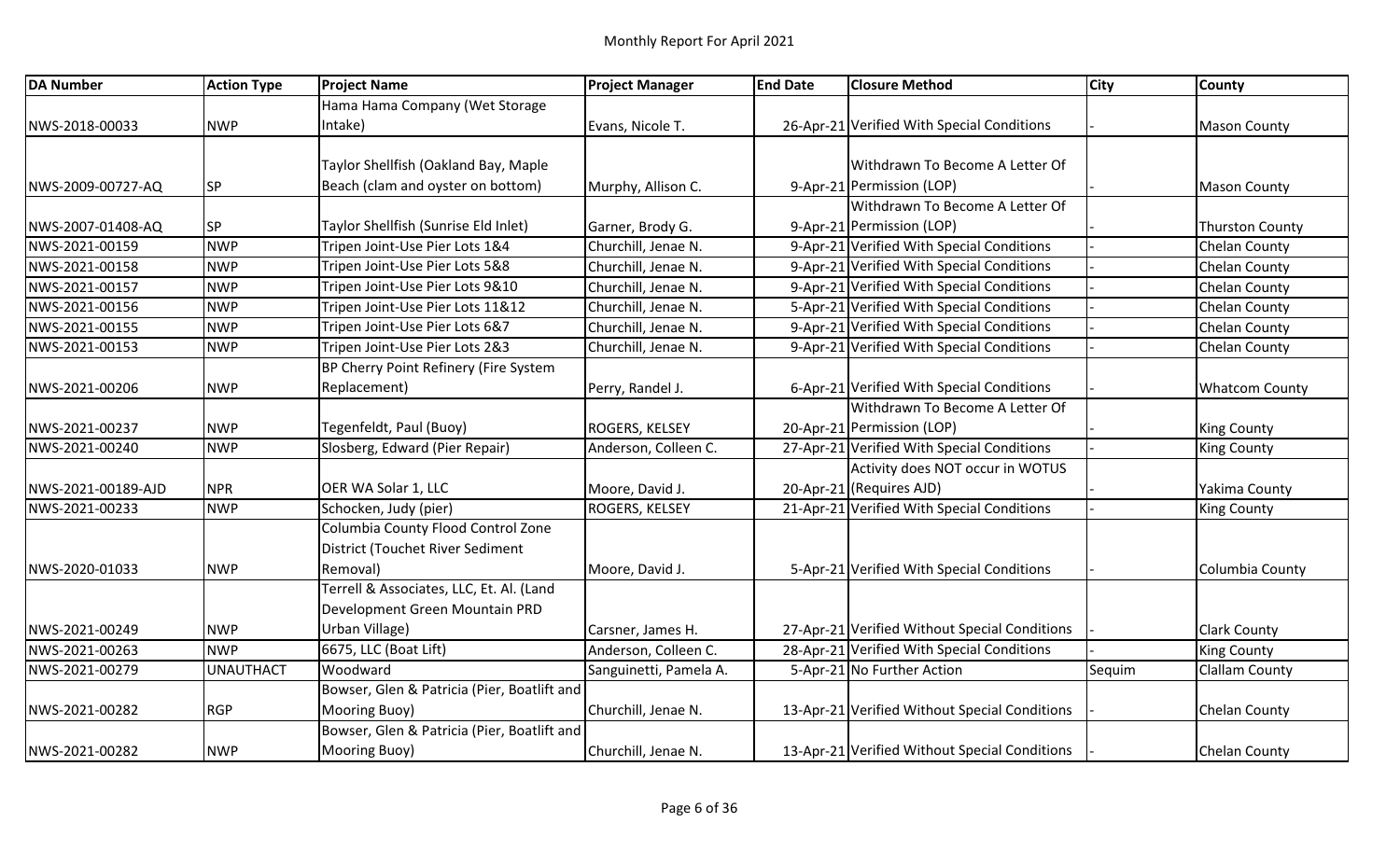| <b>DA Number</b>  | <b>Action Type</b> | <b>Project Name</b>                                          | <b>Project Manager</b> | <b>End Date</b>  | <b>Closure Method</b>                         | <b>City</b> | County                     |
|-------------------|--------------------|--------------------------------------------------------------|------------------------|------------------|-----------------------------------------------|-------------|----------------------------|
|                   |                    |                                                              |                        |                  | Withdrawn To Become A General                 |             |                            |
| NWS-2017-00576    | LOP                | Wilson, Marilyn H (Piling)                                   | Guy, Danette L.        |                  | 5-Apr-21 Permit (RGP, PGP, NWP)               |             | <b>Wahkiakum County</b>    |
|                   |                    |                                                              |                        |                  | Withdrawn To Become A Standard                |             |                            |
| NWS-2007-01144-AQ | <b>NWP</b>         | Markham Oyster Inc.                                          | Murphy, Allison C.     | 28-Apr-21 Permit |                                               |             | <b>Grays Harbor County</b> |
|                   |                    |                                                              |                        |                  | Withdrawn To Become A Letter Of               |             |                            |
| NWS-2007-01502-AQ | <b>SP</b>          | <b>Station House Oyster Co.</b>                              | Cummings, Brielle K.   |                  | 26-Apr-21 Permission (LOP)                    |             | <b>Pacific County</b>      |
|                   |                    |                                                              |                        |                  | Withdrawn To Become A Letter Of               |             |                            |
| NWS-2007-01503-AQ | <b>SP</b>          | Station House Oyster Co.--Pacific 15                         | Cummings, Brielle K.   |                  | 26-Apr-21 Permission (LOP)                    |             | <b>Pacific County</b>      |
|                   |                    |                                                              |                        |                  | Withdrawn To Become A Letter Of               |             |                            |
| NWS-2007-01504-AQ | <b>SP</b>          | Station House Oyster Co.--Pacific 16                         | Cummings, Brielle K.   |                  | 26-Apr-21 Permission (LOP)                    |             | <b>Pacific County</b>      |
|                   |                    |                                                              |                        |                  | Withdrawn To Become A General                 |             |                            |
| NWS-2007-01506-AQ | <b>SP</b>          | Pacific Shellfish Nahcotta LLC                               | Cummings, Brielle K.   |                  | 23-Apr-21 Permit (RGP, PGP, NWP)              |             | Pacific County             |
|                   |                    | Baumgartel, Carol (Pickering Oyster                          |                        |                  | Withdrawn To Become A Letter Of               |             |                            |
| NWS-2021-00295-AQ | <b>SP</b>          | Farm)                                                        | Bennett, Matthew J.    |                  | 27-Apr-21 Permission (LOP)                    |             | <b>Mason County</b>        |
|                   |                    |                                                              |                        |                  | Withdrawn To Become A Standard                |             |                            |
| NWS-2007-01496-AQ | <b>NWP</b>         | Station House Oyster Co. Inc.--Pacific 8                     | Cummings, Brielle K.   | 20-Apr-21 Permit |                                               |             | <b>Pacific County</b>      |
|                   |                    |                                                              |                        |                  | Withdrawn To Become A Standard                |             |                            |
| NWS-2007-01502-AQ | <b>NWP</b>         | Station House Oyster Co.                                     | Cummings, Brielle K.   | 20-Apr-21 Permit |                                               |             | <b>Pacific County</b>      |
| NWS-2010-00079-AQ | <b>NWP</b>         | Brady's Oysters Inc.                                         | Romero, Mary R.        |                  | 21-Apr-21 Withdrawn                           |             | <b>Grays Harbor County</b> |
|                   |                    |                                                              |                        |                  | Withdrawn To Become A Standard                |             |                            |
| NWS-2007-01519-AQ | <b>NWP</b>         | <b>Brady's Oysters</b>                                       | Romero, Mary R.        | 20-Apr-21 Permit |                                               |             | <b>Grays Harbor County</b> |
|                   |                    | Bowser, Glen & Patricia (Pier, Boatlift and                  |                        |                  |                                               |             |                            |
| NWS-2021-00282    | <b>NWP</b>         | Mooring Buoy)                                                | Churchill, Jenae N.    |                  | 13-Apr-21 Verified Without Special Conditions |             | Chelan County              |
|                   |                    |                                                              |                        |                  |                                               |             |                            |
|                   |                    | Casa Vinicola LLC Etal (Pier, Boatlift,                      |                        |                  |                                               |             |                            |
| NWS-2021-00281    | RGP                | Mooring Buoys & Shoreline Access Stairs) Churchill, Jenae N. |                        |                  | 13-Apr-21 Verified Without Special Conditions |             | Chelan County              |
|                   |                    |                                                              |                        |                  |                                               |             |                            |
|                   |                    | Casa Vinicola LLC Etal (Pier, Boatlift,                      |                        |                  |                                               |             |                            |
| NWS-2021-00281    | <b>NWP</b>         | Mooring Buoys & Shoreline Access Stairs) Churchill, Jenae N. |                        |                  | 13-Apr-21 Verified Without Special Conditions |             | Chelan County              |
|                   |                    |                                                              |                        |                  |                                               |             |                            |
|                   |                    | Casa Vinicola LLC Etal (Pier, Boatlift,                      |                        |                  |                                               |             |                            |
| NWS-2021-00281    | <b>NWP</b>         | Mooring Buoys & Shoreline Access Stairs) Churchill, Jenae N. |                        |                  | 13-Apr-21 Verified Without Special Conditions |             | Chelan County              |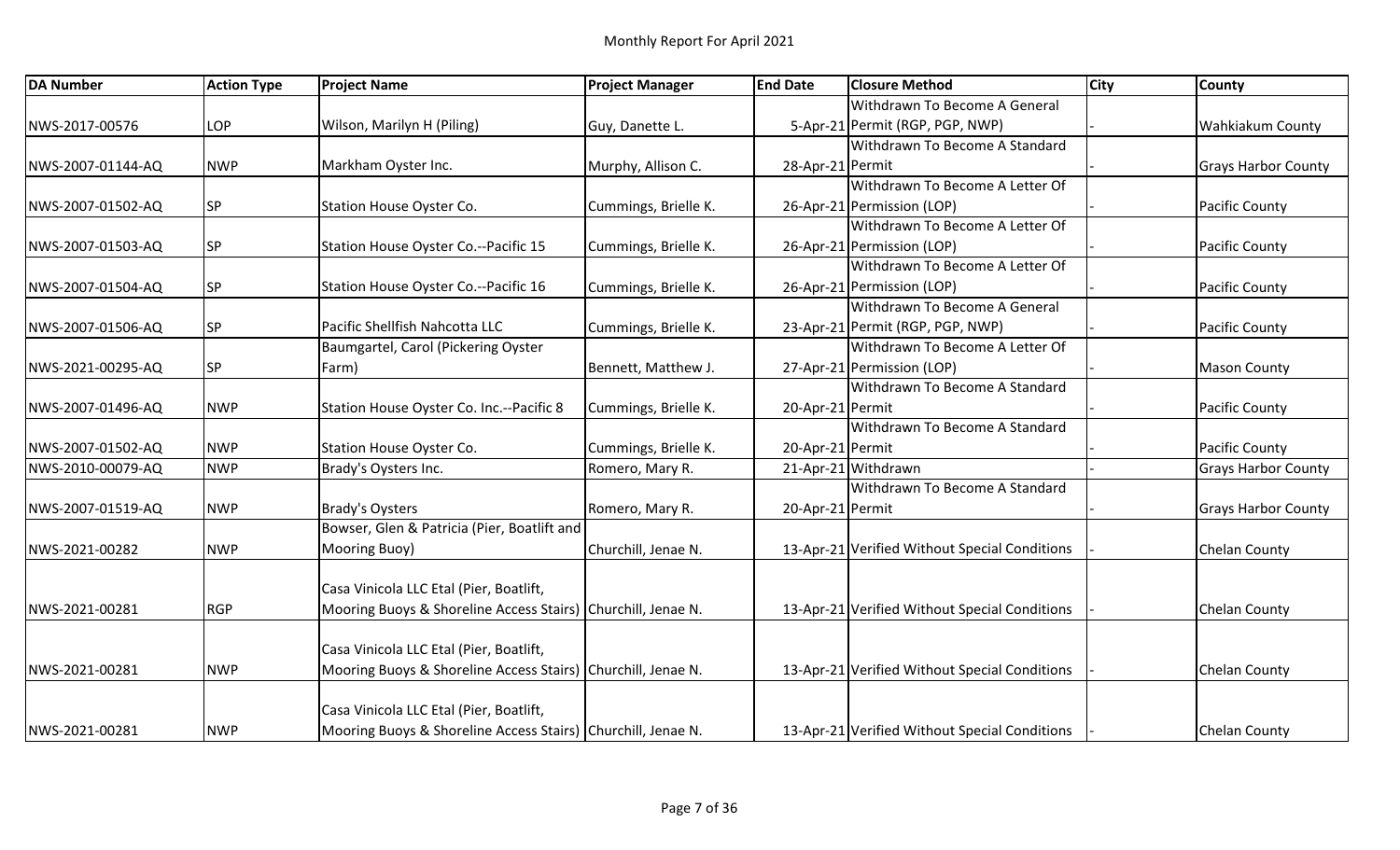| <b>DA Number</b>  | <b>Action Type</b> | <b>Project Name</b>                       | <b>Project Manager</b> | <b>End Date</b> | <b>Closure Method</b>                         | <b>City</b> | <b>County</b>              |
|-------------------|--------------------|-------------------------------------------|------------------------|-----------------|-----------------------------------------------|-------------|----------------------------|
|                   |                    |                                           |                        |                 | Withdrawn To Become A Letter Of               |             |                            |
| NWS-2007-01431-AQ | <b>SP</b>          | Herrold Fish and Oyster Company           | Biljan, Megan          |                 | 21-Apr-21 Permission (LOP)                    |             | <b>Pacific County</b>      |
|                   |                    |                                           |                        |                 | Withdrawn To Become A Letter Of               |             |                            |
| NWS-2007-01428-AQ | <b>SP</b>          | Herrold Fish and Oyster Company           | Biljan, Megan          |                 | 21-Apr-21 Permission (LOP)                    | Longbeach   | <b>Pacific County</b>      |
|                   |                    |                                           |                        |                 | Withdrawn To Become A Letter Of               |             |                            |
| NWS-2007-01430-AQ | <b>SP</b>          | Herrold Fish and Oyster Company           | Biljan, Megan          |                 | 21-Apr-21 Permission (LOP)                    |             | <b>Pacific County</b>      |
|                   |                    |                                           |                        |                 | Withdrawn To Become A Letter Of               |             |                            |
| NWS-2007-01432-AQ | <b>SP</b>          | Herrold Fish and Oyster Company           | Cummings, Brielle K.   |                 | 21-Apr-21 Permission (LOP)                    |             | Pacific County             |
|                   |                    | WSDOT (US 101 Indian Creek Fish Barrier   |                        |                 |                                               |             |                            |
| NWS-2021-00294    | <b>NWP</b>         | Removal)                                  | <b>BUIS, SUSAN W.</b>  |                 | 13-Apr-21 Verified With Special Conditions    |             | <b>Clallam County</b>      |
| NWS-2021-00321    | LOP                | Kelly Michele (PWC Lift Project)          | Churchill, Jenae N.    |                 | 29-Apr-21 Issued With Special Conditions      |             | <b>Chelan County</b>       |
|                   |                    |                                           |                        |                 | Withdrawn To Become A Letter Of               |             |                            |
| NWS-2021-00228    | <b>NWP</b>         | Quileute Indian Tribe (Scientific Buoys)  | Douglass, Daisy P.     |                 | 2-Apr-21 Permission (LOP)                     |             | Jefferson County           |
|                   |                    | Bellingham, Port of (Squalicum Harbor     |                        |                 |                                               |             |                            |
| NWS-2021-00326    | <b>NWP</b>         | Marina Repair)                            | Perry, Randel J.       |                 | 13-Apr-21 Verified With Special Conditions    |             | <b>Whatcom County</b>      |
|                   |                    |                                           |                        |                 |                                               |             |                            |
| NWS-2020-00513    | <b>NWP</b>         | City of Bellevue Utilities (Storm Repair) | Anderson, Colleen C.   |                 | 29-Apr-21 Verified Without Special Conditions |             | King County                |
|                   |                    |                                           |                        |                 | Activity does NOT occur in WOTUS              |             |                            |
| NWS-2019-00820    | <b>NPR</b>         | Douglass Property (AJD)                   | Moore, David J.        |                 | 12-Apr-21 (Requires AJD)                      |             | <b>Spokane County</b>      |
|                   |                    | <b>Crystal View Estates Homeowners</b>    |                        |                 | Withdrawn To Become A Letter Of               |             |                            |
| NWS-2021-00331    | <b>NWP</b>         | <b>Association (Marina Stairs)</b>        | Churchill, Jenae N.    |                 | 29-Apr-21 Permission (LOP)                    |             | <b>Chelan County</b>       |
|                   |                    |                                           |                        |                 |                                               |             |                            |
|                   |                    | Yakima, City of (Nelson Dam Removal       |                        |                 |                                               |             |                            |
|                   |                    | Project: Water Supply, Riverine Process,  |                        |                 |                                               |             |                            |
| NWS-2020-00200    | <b>NWP</b>         | and Fish Passage Improvements)            | Moore, David J.        |                 | 2-Apr-21 Verified With Special Conditions     |             | Yakima County              |
|                   |                    |                                           |                        |                 |                                               |             |                            |
|                   |                    | Yakima, City of (Nelson Dam Removal       |                        |                 |                                               |             |                            |
|                   |                    | Project: Water Supply, Riverine Process,  |                        |                 |                                               |             |                            |
| NWS-2020-00200    | <b>NWP</b>         | and Fish Passage Improvements)            | Moore, David J.        |                 | 2-Apr-21 Verified With Special Conditions     |             | Yakima County              |
|                   |                    | Port of Grays Harbor (Jet Array Pump      |                        |                 |                                               |             |                            |
| NWS-2021-00342    | <b>NPR</b>         | Replacement)                              | Carnes, Evan G.        |                 | 1-Apr-21 Activity Not Regulated               | aberdeen    | <b>Grays Harbor County</b> |
|                   |                    | Columbia County (FEMA Miller Bridge       |                        |                 | Withdrawn Due To No Permit                    |             |                            |
| NWS-2021-00332    | <b>NWP</b>         | Repairs)                                  | Moore, David J.        |                 | 19-Apr-21 Required (NPR)                      |             | Columbia County            |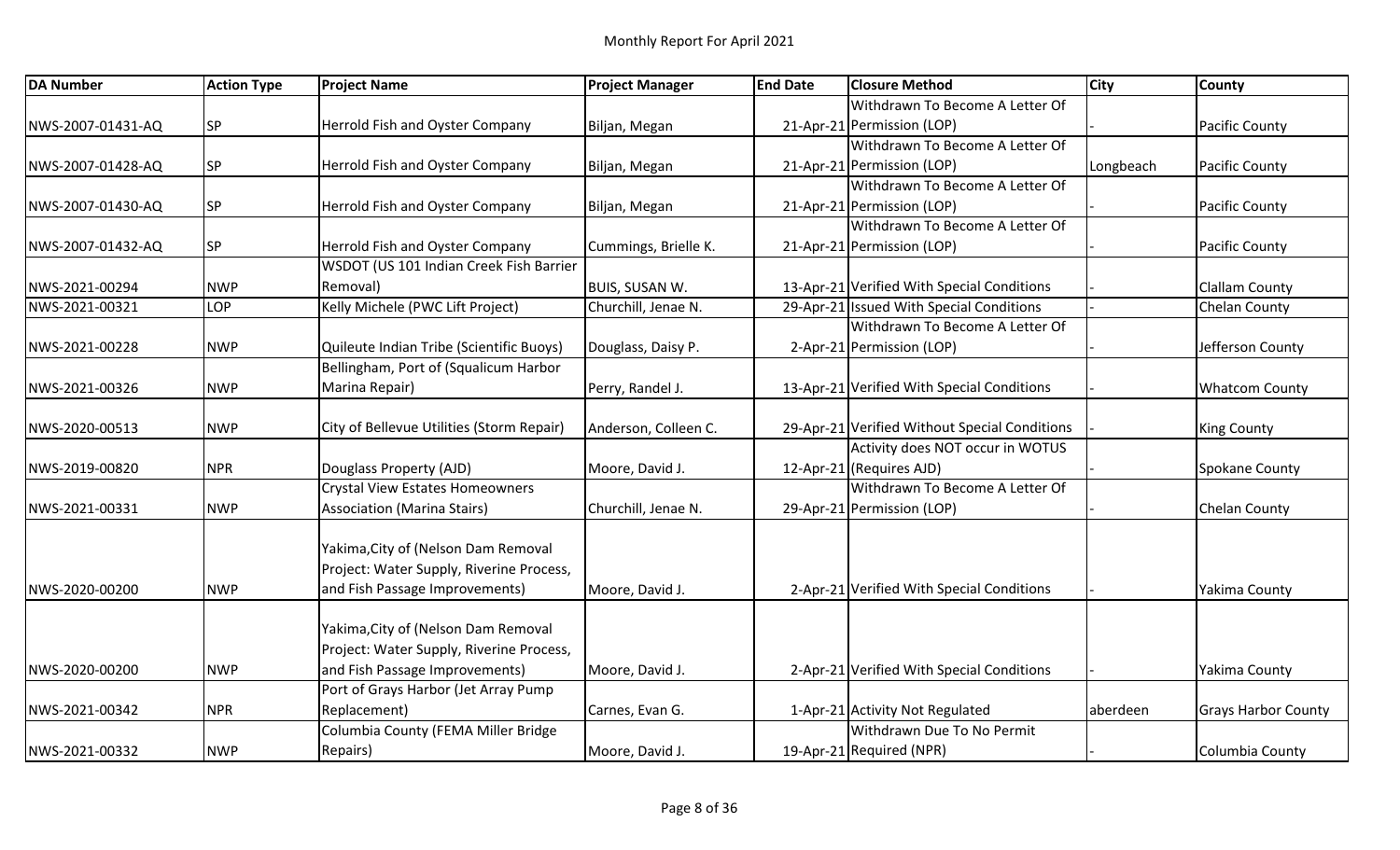| <b>DA Number</b>  | <b>Action Type</b> | <b>Project Name</b>                       | <b>Project Manager</b> | <b>End Date</b>  | <b>Closure Method</b>                         | <b>City</b> | <b>County</b>           |
|-------------------|--------------------|-------------------------------------------|------------------------|------------------|-----------------------------------------------|-------------|-------------------------|
| NWS-2021-00005    | OUTRCH             | General Outreach                          | NWS UNASSIGNED         |                  | 2-Apr-21 Procedure Complete                   |             |                         |
|                   |                    | WA Department of Fish and Wildlife        |                        |                  |                                               |             |                         |
| NWS-2021-00352    | <b>NWP</b>         | (Survey Float)                            | Perry, Randel J.       |                  | 22-Apr-21 Verified With Special Conditions    |             | <b>Whatcom County</b>   |
|                   |                    | Metro Parks Tacoma, Planning and          |                        |                  |                                               |             |                         |
|                   |                    | Development Dept (Point Defiance          |                        |                  |                                               |             |                         |
| NWS-2020-00155    | PREAPPCONS         | Marina Repairs)                           | Endicott, Halie N.     |                  | 5-Apr-21 Permit Required                      |             | <b>Pierce County</b>    |
|                   |                    |                                           |                        |                  | Withdrawn To Become A Letter Of               |             |                         |
| NWS-2017-00576    | <b>NWP</b>         | Wilson, Marilyn H (Piling)                | Guy, Danette L.        |                  | 22-Apr-21 Permission (LOP)                    |             | <b>Wahkiakum County</b> |
|                   |                    | Neck Point Coves Float Removal and        |                        |                  |                                               |             |                         |
| NWS-2019-00207    | <b>NWP</b>         | Replacement                               | Douglass, Daisy P.     |                  | 30-Apr-21 Verified With Special Conditions    |             | San Juan County         |
|                   |                    | Wolf Kathleen & Blumhagen Philip (Lake    |                        |                  |                                               |             |                         |
| NWS-2021-00327    | <b>NWP</b>         | Chelan Bulkhead)                          | Churchill, Jenae N.    |                  | 29-Apr-21 Verified Without Special Conditions |             | <b>Chelan County</b>    |
|                   |                    | J.J. Brenner Oyster Company (Totten Inlet |                        |                  | Withdrawn To Become A Standard                |             |                         |
| NWS-2020-01179-AQ | LOP                | South)                                    | Bennett, Matthew J.    | 19-Apr-21 Permit |                                               |             | <b>Thurston County</b>  |
|                   |                    | Redmond City of (Smith Woods Stream       |                        |                  |                                               |             |                         |
| NWS-2020-00544    | <b>INWP</b>        | Rehabilitation)                           | Anderson, Colleen C.   |                  | 12-Apr-21 Verified With Special Conditions    |             | <b>King County</b>      |
| NWS-2019-00696    | <b>UNAUTHACT</b>   | Blakey, Tammy (Unauthorized Fill)         | Werdick, Kelly M.      |                  | 8-Apr-21 Referred to EPA                      | Arlington   | Snohomish County        |
|                   |                    | J.J. Brenner Oyster Co (Totten Inlet      |                        |                  |                                               |             |                         |
| NWS-2021-00375-AQ | LOP                | North)                                    | Bennett, Matthew J.    |                  | 15-Apr-21 Withdrawn For Enforcement Action    |             | <b>Mason County</b>     |
|                   |                    |                                           |                        |                  |                                               |             |                         |
| NWS-2019-00104    | <b>COMPCERT</b>    | Pasco Pump Lateral 5.8 Wasteway           | Moore, David J.        |                  | 9-Apr-21 Procedure Complete                   |             | <b>Franklin County</b>  |
|                   |                    |                                           |                        |                  | Withdrawn To Become A General                 |             |                         |
| NWS-2021-00379    | LOP                | Van Riper's Resort Inc (Piling)           | Sanguinetti, Pamela A. |                  | 21-Apr-21 Permit (RGP, PGP, NWP)              |             | <b>Clallam County</b>   |
| NWS-2021-00382    | <b>NPR</b>         | Werbes, Kjeld (Bulkhead Repair)           | Perry, Randel J.       |                  | 12-Apr-21 Activity Not Regulated              |             | <b>Whatcom County</b>   |
|                   |                    | Taylor Shellfish Farms (Samish            |                        |                  |                                               |             |                         |
| NWS-2017-00839-AQ | LOP                | Management Area 2)                        | Murphy, Allison C.     |                  | 13-Apr-21 Withdrawn                           |             | <b>Skagit County</b>    |
| NWS-2021-00393    | PREAPPCONS         | Redondo Fishing Pier                      | Mcdermott, Kristin L.  |                  | 13-Apr-21 Permit Required                     |             | <b>King County</b>      |
| NWS-2021-00385    | <b>NWP</b>         | Othello, City of (Soil Borings)           | Moore, David J.        |                  | 23-Apr-21 Verified Without Special Conditions |             | <b>Adams County</b>     |
| NWS-2021-00346    | PREAPPCONS         | Williams, Chad (AJD)                      | Carsner, James H.      |                  | 13-Apr-21 Permit Required                     | Camas       | <b>Clark County</b>     |
| NWS-2021-00393    | PREAPPCONS         | Redondo Fishing Pier                      | Mcdermott, Kristin L.  |                  | 27-Apr-21 Permit Required                     |             | <b>King County</b>      |
|                   |                    |                                           |                        |                  |                                               |             |                         |
| NWS-2021-00392    | NPR <sub></sub>    | Nelson Keith (Waterway Development)       | Moore, David J.        |                  | 13-Apr-21 Activity Exempt                     |             | Lincoln County          |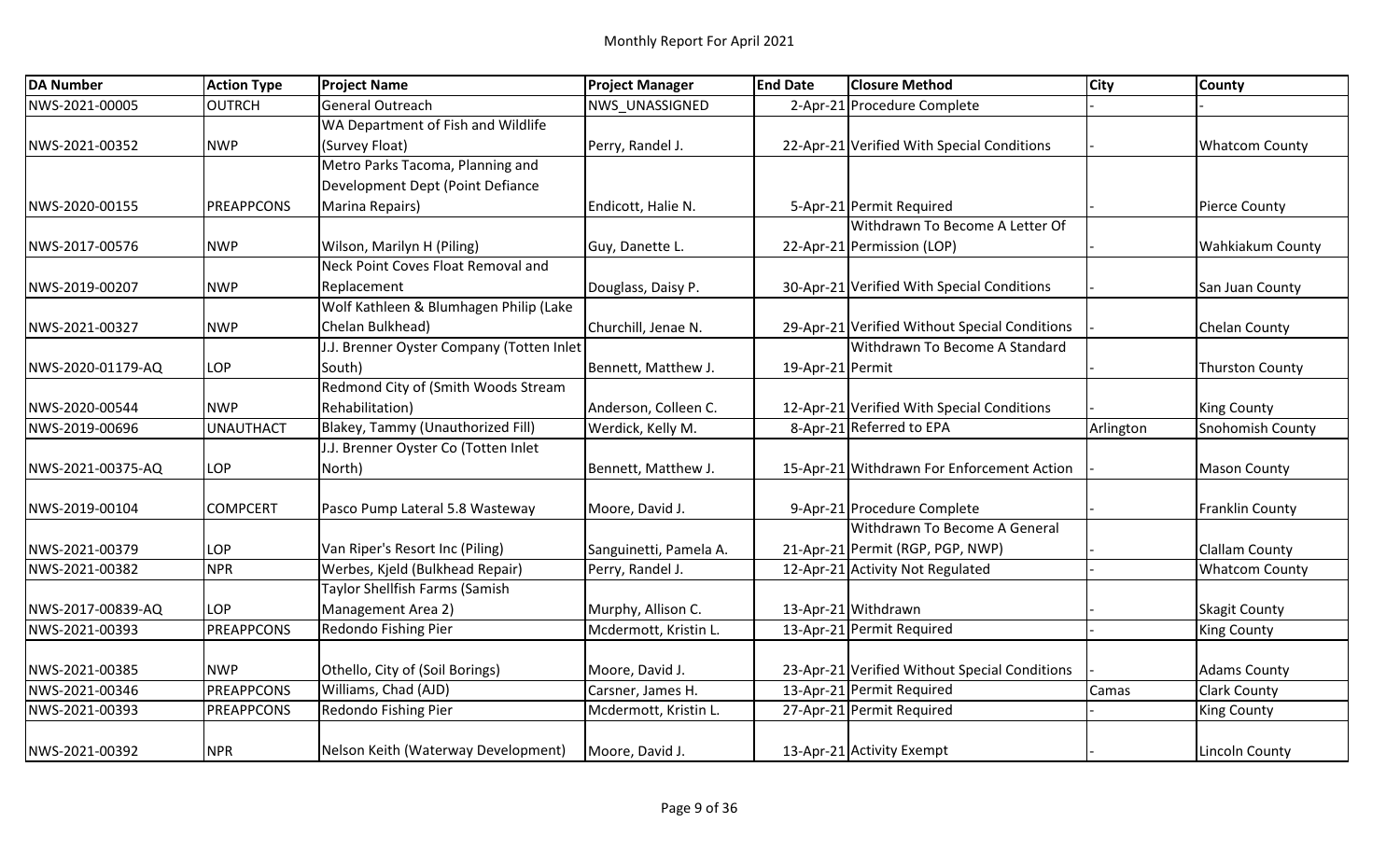| <b>DA Number</b>  | <b>Action Type</b> | <b>Project Name</b>                       | <b>Project Manager</b> | <b>End Date</b>  | <b>Closure Method</b>                         | <b>City</b> | <b>County</b>          |
|-------------------|--------------------|-------------------------------------------|------------------------|------------------|-----------------------------------------------|-------------|------------------------|
|                   |                    | Small Block LLC (Ed Tradeup Dock          |                        |                  |                                               |             |                        |
| NWS-2017-00736    | PERMTRANS          | Replacement)                              | Moore, David J.        |                  | 13-Apr-21 Procedure Complete                  |             | Okanogan County        |
| NWS-2020-01036    | <b>COMPCERT</b>    | Atkins, Shane (Float, Pile, Boat Lift)    | Moore, David J.        |                  | 15-Apr-21 Procedure Complete                  |             | Douglas County         |
| NWS-2011-00435    | <b>COMPCERT</b>    | Hanson, Erik (Pier)                       | Moore, David J.        |                  | 15-Apr-21 Procedure Complete                  |             | Douglas County         |
|                   |                    | Granite Point Park Co (Shoreline          |                        |                  |                                               |             |                        |
| NWS-2021-00050    | PREAPPCONS         | Restoration)                              | JORDAN, DALE J.        |                  | 5-Apr-21 No Permit Required                   | Loon Lake   | <b>Stevens County</b>  |
|                   |                    | <b>Granite Point Park Co (Shoreline</b>   |                        |                  | Activity does NOT impact a potential          |             |                        |
| NWS-2021-00050    | <b>NPR</b>         | Restoration)                              | JORDAN, DALE J.        |                  | 15-Apr-21 WOTUS (PJD or No JD)                | Loon Lake   | <b>Stevens County</b>  |
| NWS-2021-00403    | <b>NWP</b>         | Westlake Marina LLC                       | Lee, Rory W.           |                  | 22-Apr-21 Verified With Special Conditions    |             | <b>King County</b>     |
| NWS-2021-00406    | RGP                | <b>Tiger Shoreline Restoration</b>        | JORDAN, DALE J.        |                  | 15-Apr-21 Withdrawn                           |             | Pend Oreille County    |
| NWS-2021-00406    | PREAPPCONS         | <b>Tiger Shoreline Restoration</b>        | JORDAN, DALE J.        |                  | 15-Apr-21 Permit Required                     |             | Pend Oreille County    |
| NWS-2021-00335    | <b>PREAPPCONS</b>  | Saint Edward State Park                   | Anderson, Colleen C.   |                  | 29-Apr-21 Permit Required                     |             |                        |
|                   |                    | Columbia County (FEMA Miller Bridge       |                        |                  |                                               |             |                        |
| NWS-2021-00332    | <b>NPR</b>         | Repairs)                                  | Moore, David J.        |                  | 19-Apr-21 Activity Exempt                     |             | Columbia County        |
|                   |                    | J.J. Brenner Oyster Company (Totten Inlet |                        |                  |                                               |             |                        |
| NWS-2020-01179-AQ | <b>SP</b>          | South)                                    | Bennett, Matthew J.    |                  | 20-Apr-21 Withdrawn For Enforcement Action    |             | <b>Thurston County</b> |
| NWS-2019-00551    | <b>COMPCERT</b>    | Morgan Access Trail and Mooring Buoy      | Moore, David J.        |                  | 19-Apr-21 Procedure Complete                  |             | Douglas County         |
|                   |                    | Kjobech Steven Marilyn (Boathouse Pile    |                        |                  |                                               |             |                        |
| NWS-2021-00415    | <b>NWP</b>         | Maintenance)                              | Churchill, Jenae N.    |                  | 30-Apr-21 Verified Without Special Conditions |             | <b>Chelan County</b>   |
|                   |                    |                                           |                        |                  | Withdrawn To Become A Standard                |             |                        |
| NWS-2007-01428-AQ | LOP                | Herrold Fish and Oyster Company           | Biljan, Megan          | 22-Apr-21 Permit |                                               | Longbeach   | <b>Pacific County</b>  |
|                   |                    |                                           |                        |                  | Withdrawn To Become A Standard                |             |                        |
| NWS-2007-01430-AQ | LOP                | Herrold Fish and Oyster Company           | Biljan, Megan          | 22-Apr-21 Permit |                                               |             | <b>Pacific County</b>  |
|                   |                    |                                           |                        |                  | Withdrawn To Become A Standard                |             |                        |
| NWS-2007-01431-AQ | LOP                | Herrold Fish and Oyster Company           | Biljan, Megan          | 22-Apr-21 Permit |                                               |             | Pacific County         |
|                   |                    |                                           |                        |                  | Withdrawn To Become A Standard                |             |                        |
| NWS-2007-01432-AQ | LOP                | Herrold Fish and Oyster Company           | Cummings, Brielle K.   | 22-Apr-21 Permit |                                               |             | Pacific County         |
|                   |                    |                                           |                        |                  | Withdrawn To Become A Standard                |             |                        |
| NWS-2007-01429-AQ | LOP                | Herrold Fish and Oyster Company           | Cummings, Brielle K.   | 22-Apr-21 Permit |                                               |             | <b>Pacific County</b>  |
|                   |                    | Horsehead Investments LLC (pier and       |                        |                  |                                               |             |                        |
| NWS-2019-00526    | <b>NWP</b>         | float replacement)                        | Endicott, Halie N.     |                  | 20-Apr-21 Verified With Special Conditions    |             | Pierce County          |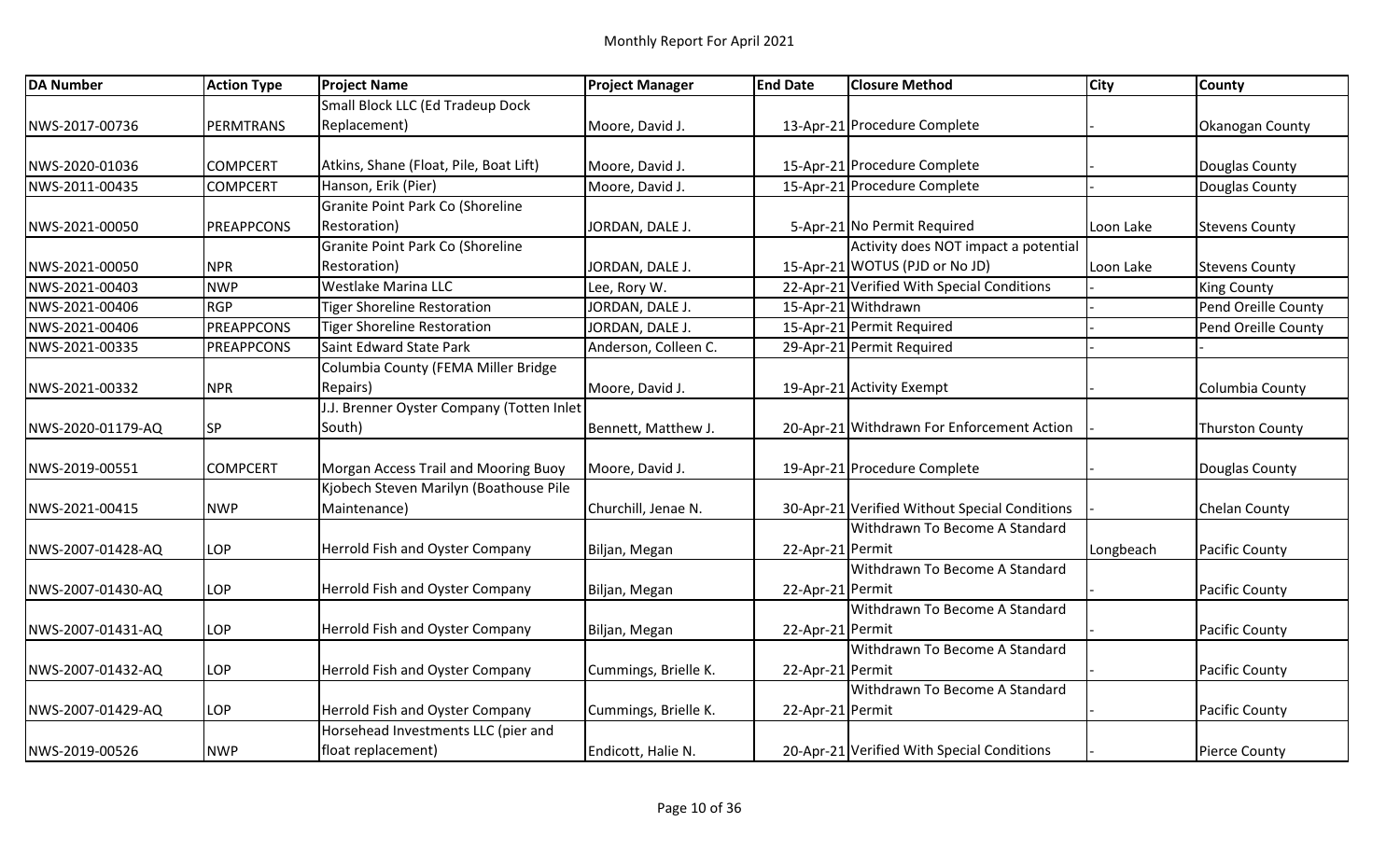| <b>DA Number</b>  | <b>Action Type</b> | <b>Project Name</b>                                         | <b>Project Manager</b> | <b>End Date</b> | <b>Closure Method</b>                       | <b>City</b> | <b>County</b>              |
|-------------------|--------------------|-------------------------------------------------------------|------------------------|-----------------|---------------------------------------------|-------------|----------------------------|
|                   |                    |                                                             |                        |                 | Activity does NOT impact a potential        |             |                            |
| NWS-2020-01155    | <b>NPR</b>         | Smith, Ronald (Bulkhead Repair)                             | Guy, Danette L.        |                 | 22-Apr-21 WOTUS (PJD or No JD)              |             | <b>Skagit County</b>       |
| NWS-2017-00576    | LOP                | Wilson, Marilyn H (Piling)                                  | Guy, Danette L.        |                 | 22-Apr-21 Issued With Special Conditions    |             | Wahkiakum County           |
|                   |                    |                                                             |                        |                 |                                             |             |                            |
| NWS-2020-00097    | RGP                | Stevens, William (Pier, Ramp, and Float)                    | Endicott, Halie N.     |                 | 23-Apr-21 Verified With Special Conditions  |             | <b>Pierce County</b>       |
| NWS-2010-00079-AQ | <b>NWP</b>         | Brady's Oysters Inc.                                        | Romero, Mary R.        |                 | 30-Apr-21 Verified With Special Conditions  |             | <b>Grays Harbor County</b> |
| NWS-2007-01519-AQ | <b>NWP</b>         | <b>Brady's Oysters</b>                                      | Romero, Mary R.        |                 | 30-Apr-21 Verified With Special Conditions  |             | <b>Grays Harbor County</b> |
|                   |                    | Electron Hydro, LLC (Diversion Repair and                   |                        |                 | Withdrawn For Lack Of Applicant             |             |                            |
| NWS-2016-00350    | <b>NWP</b>         | Spillway Replacement)                                       | Churchill, Jenae N.    |                 | 26-Apr-21 Response                          | Electron    | <b>Pierce County</b>       |
|                   |                    | Yakima, City of (Spring Creek Road                          |                        |                 |                                             |             |                            |
| NWS-2019-00160    | <b>COMPCERT</b>    | Improvement)                                                | Moore, David J.        |                 | 27-Apr-21 Procedure Complete                |             | Yakima County              |
| NWS-2020-00951    | <b>COMPCERT</b>    | City of Ellensburg (Channel Modification)   Moore, David J. |                        |                 | 27-Apr-21 Procedure Complete                |             | <b>Kittitas County</b>     |
|                   |                    |                                                             |                        |                 | Withdrawn To Become A Letter Of             |             |                            |
| NWS-2009-01564-AQ | <b>SP</b>          | Seattle Shellfish LLC (Dekker)                              | Cummings, Brielle K.   |                 | 28-Apr-21 Permission (LOP)                  | Olympia     | <b>Thurston County</b>     |
| NWS-2021-00064    | <b>NWP</b>         | Glover, Karen (Bulkhead Repair)                             | Anderson, Colleen C.   |                 | 28-Apr-21 Verified With Special Conditions  |             | <b>King County</b>         |
|                   |                    | Seaview Hoodsport, LLC (Pier Repair                         |                        |                 |                                             |             |                            |
| NWS-2021-00178    | NPR <sub></sub>    | Project)                                                    | Stanford, Samantha M.  |                 | 28-Apr-21 Activity Not Regulated            |             | <b>Mason County</b>        |
|                   |                    |                                                             |                        |                 | Activity does NOT occur in WOTUS            |             |                            |
| NWS-2021-00131    | <b>NPR</b>         | Cluen, George (AJD)                                         | Carsner, James H.      |                 | 28-Apr-21 (Requires AJD)                    |             | <b>Clark County</b>        |
| NWS-2021-00005    | OUTRCH             | General Outreach                                            | <b>NWS UNASSIGNED</b>  |                 | 6-Apr-21 Procedure Complete                 |             |                            |
|                   |                    | Thurston County PW-Spurgeon Creek Fish                      |                        |                 |                                             |             |                            |
| NWS-2020-00452    | <b>NWP</b>         | Passage Enhancement                                         | CLINTON, BRANDON C.    |                 | 28-Apr-21 Verified With Special Conditions  |             | <b>Thurston County</b>     |
|                   |                    | <b>Crystal View Estates Homeowners</b>                      |                        |                 |                                             |             |                            |
| NWS-2021-00331    | LOP                | <b>Association (Marina Stairs)</b>                          | Churchill, Jenae N.    |                 | 29-Apr-21 Issued Without Special Conditions |             | <b>Chelan County</b>       |
|                   |                    |                                                             |                        |                 |                                             |             |                            |
| NWS-2021-00424    | LOP                | 309 W Lake LLC (Dock and Boat Lift)                         | Anderson, Colleen C.   |                 | 30-Apr-21 Withdrawn                         |             | <b>King County</b>         |
| NWS-2007-01142-AQ | <b>NWP</b>         | Brady's Oysters Inc. (ABH Lease 1 & 2)                      | Romero, Mary R.        |                 | 29-Apr-21 Verified With Special Conditions  |             | <b>Grays Harbor County</b> |
| NWS-2007-01146-AQ | <b>NWP</b>         | <b>Brady's Oysters</b>                                      | Romero, Mary R.        |                 | 30-Apr-21 Verified With Special Conditions  |             | <b>Grays Harbor County</b> |
|                   |                    | <b>Bellingham Parks and Recreation</b>                      |                        |                 |                                             |             |                            |
| NWS-2021-00444    | <b>NPR</b>         | Department (Bridge Replacement)                             | Perry, Randel J.       |                 | 30-Apr-21 Activity Not Regulated            |             | <b>Whatcom County</b>      |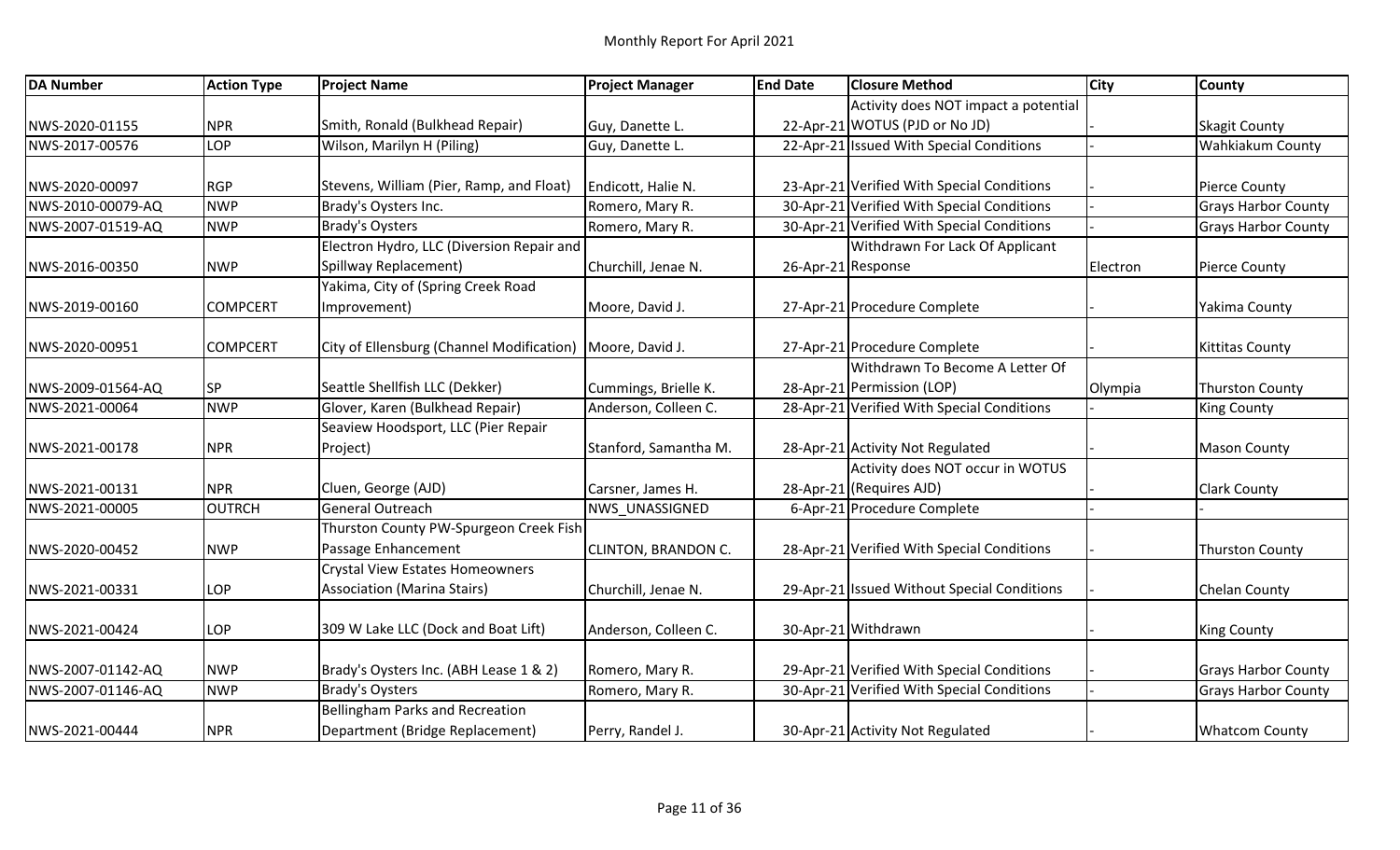| DA Number      | <b>Action Type</b> | <b>Project Name</b>               | <b>Project Manager</b> | <b>End Date</b> | <b>Closure Method</b>        | <b>City</b> | <b>County</b>         |
|----------------|--------------------|-----------------------------------|------------------------|-----------------|------------------------------|-------------|-----------------------|
|                |                    | DOT-WSDOT-SR11(Hoag'sCreek Fish   |                        |                 |                              |             |                       |
| NWS-2019-00935 | PREAPPCONS         | Passage)                          | Manning, Sandra L.     |                 | 30-Apr-21 No Permit Required |             | <b>Whatcom County</b> |
| NWS-2003-00879 | <b>COMPCERT</b>    | Skykomish Habitat Mitigation Bank | White, Kaitlyn R.      |                 | 28-Apr-21 Procedure Complete | Monroe      | Snohomish County      |
|                |                    |                                   |                        |                 |                              |             |                       |
|                |                    |                                   |                        |                 |                              |             |                       |
|                |                    |                                   |                        |                 |                              |             |                       |
|                |                    |                                   |                        |                 |                              |             |                       |
|                |                    |                                   |                        |                 |                              |             |                       |
|                |                    |                                   |                        |                 |                              |             |                       |
|                |                    |                                   |                        |                 |                              |             |                       |
|                |                    |                                   |                        |                 |                              |             |                       |
|                |                    |                                   |                        |                 |                              |             |                       |
|                |                    |                                   |                        |                 |                              |             |                       |